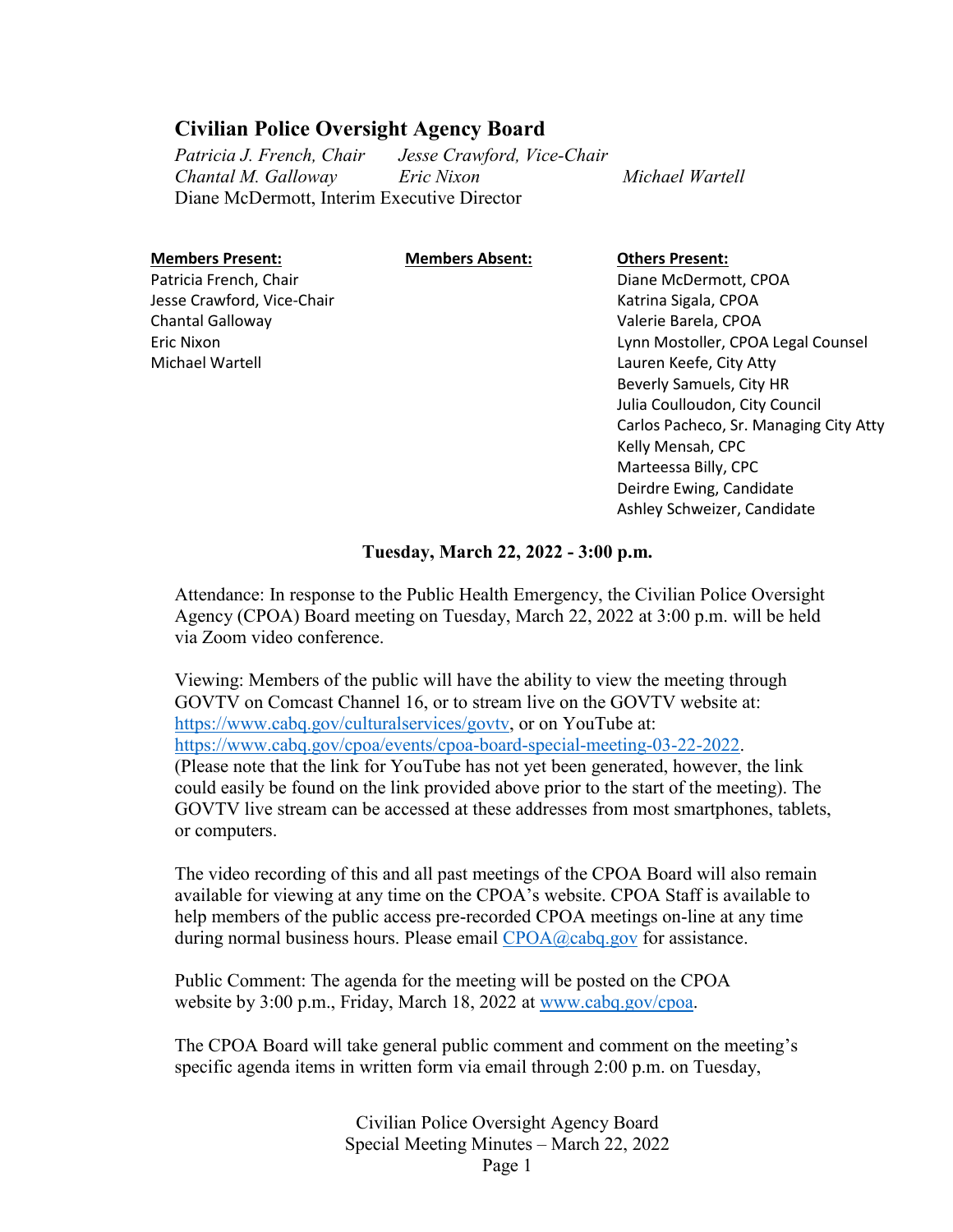March 22, 2022. Submit your public comments to:  $POB@cabq.gov$ . These comments will be distributed to all CPOA Board members for review.

#### **Minutes**

- **I. Welcome and call to order.** Chair French called to order the special meeting of the Civilian Police Oversight Agency Board at 3:33 p.m.
- **II. Mission Statement.** Chair French read the Civilian Police Oversight Agency Board's mission statement.

#### **III. Approval of the Agenda**

**a. Motion.** Motion by Member Wartell to approve the agenda as amended to move agenda item V*. Approval of Status Letter to City Council on Executive Director Selection Process* to item XIII. Roll call vote taken. Motion passed.

#### **For: 5 – Crawford, French, Galloway, Nixon, Wartell**

- **IV. Public Comments**
	- **a.** None.

#### **V. Interview of Candidates for Executive Director Position**

- **a.** Chair French advised that the Board will move forward with the interviews and asked Interim Director Diane McDermott to allow the two Candidates to join the zoom meeting.
- **b.** CPOA Board Legal Counsel Lynn Mostoller advised the candidates of a procedural issue and that the interviews would be broadcast live on GovTV. Lynn Mostoller asked that the candidate who is interviewed second not to watch the live broadcast to secure a fair and equal process for both candidates. Both Candidates agreed to the condition.
- **c.** Chair French advised the candidates that the interviews would take place in alphabetical order according to last name. Both candidates agreed to the process and the CPOA Board proceeded with the interviews.
- **d.** Ashley Schweizer was moved back into the waiting room.
- **e.** Chair French advised the Board that the candidates will be asked the same questions, and that Board Members may only ask for clarification on the pre-interview questions that the candidates submitted. And that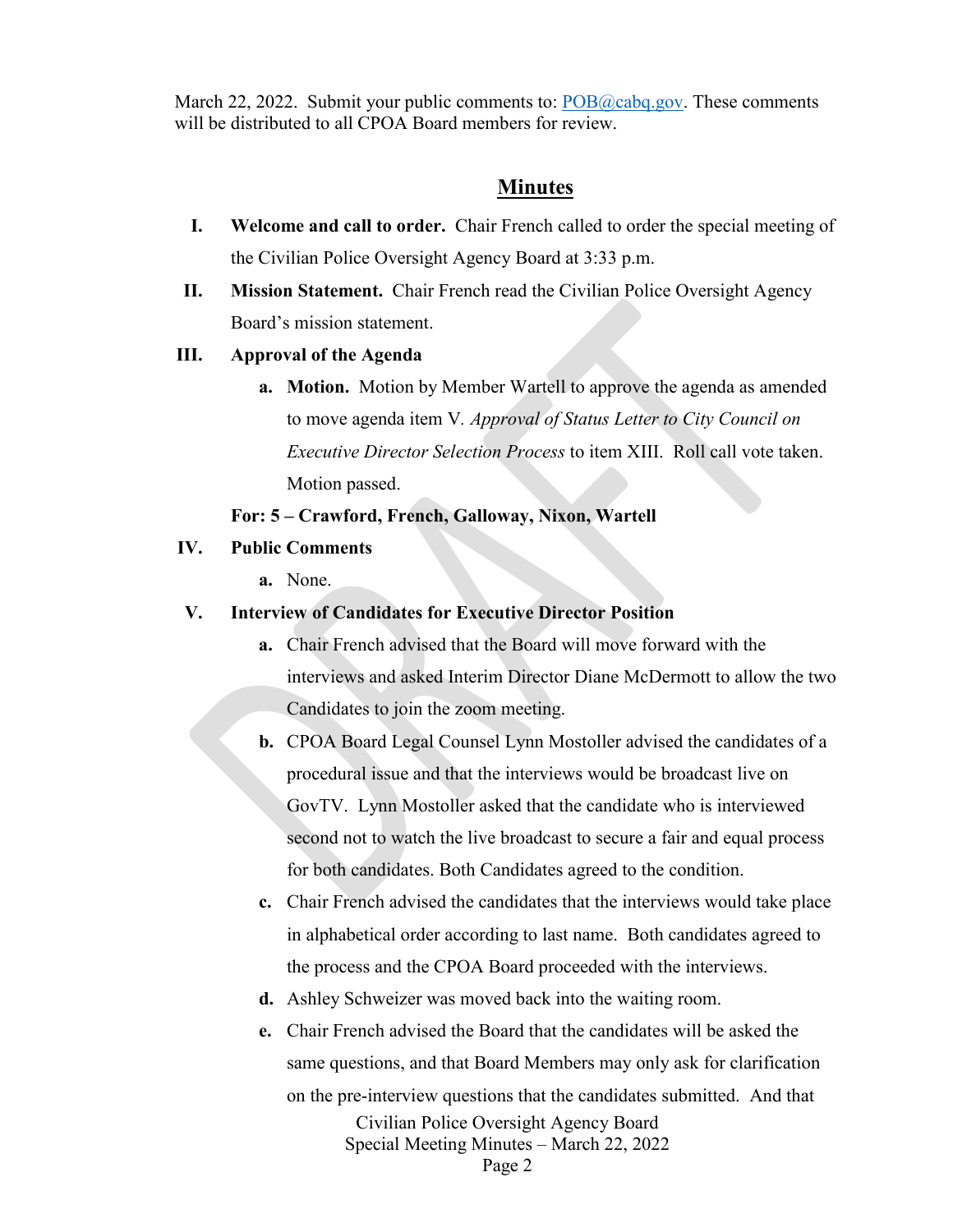the Board is interviewing all the candidates that were received from City HR that met minimum qualifications and submitted their pre-interview questions.

- **f.** Member Galloway led the interviews and asked all interview questions for both candidates.
- **g.** Deirdre Ewing was interviewed first.

```
***Ten-minute break began at 4:21 p.m. and the meeting
  reconvened at 4:31 p.m.***
```
- **h.** Ashley Schweizer was interviewed second.
- **VI. Meeting with Counsel re: Pending Litigation or Personnel Issues: Closed Discussion and Possible Action re: Pending Litigation or Personnel Issues** 
	- **a. Limited personnel matters pursuant to NMSA 1978, Section 10-15-1(H)(2)**

*1. Deliberate on Candidates*

*i.* **Motion***.* A motion by Member Galloway French to move into closed session for the limited purpose of deliberate on candidates. Roll call vote taken. Motion passed.

**For: 5 – Crawford, French, Galloway, Nixon, Wartell** 

*\*\*\*Meeting on Deliberate on Candidates began at 5:06 p.m. and the meeting Reconvened at 5:47 p.m.\*\*\**

> ii. **Motion**.A motion by Member Nixon to reconvene into open session. Roll call vote taken. Motion passed.

#### **For: 5 – Crawford, French, Galloway, Nixon, Wartell**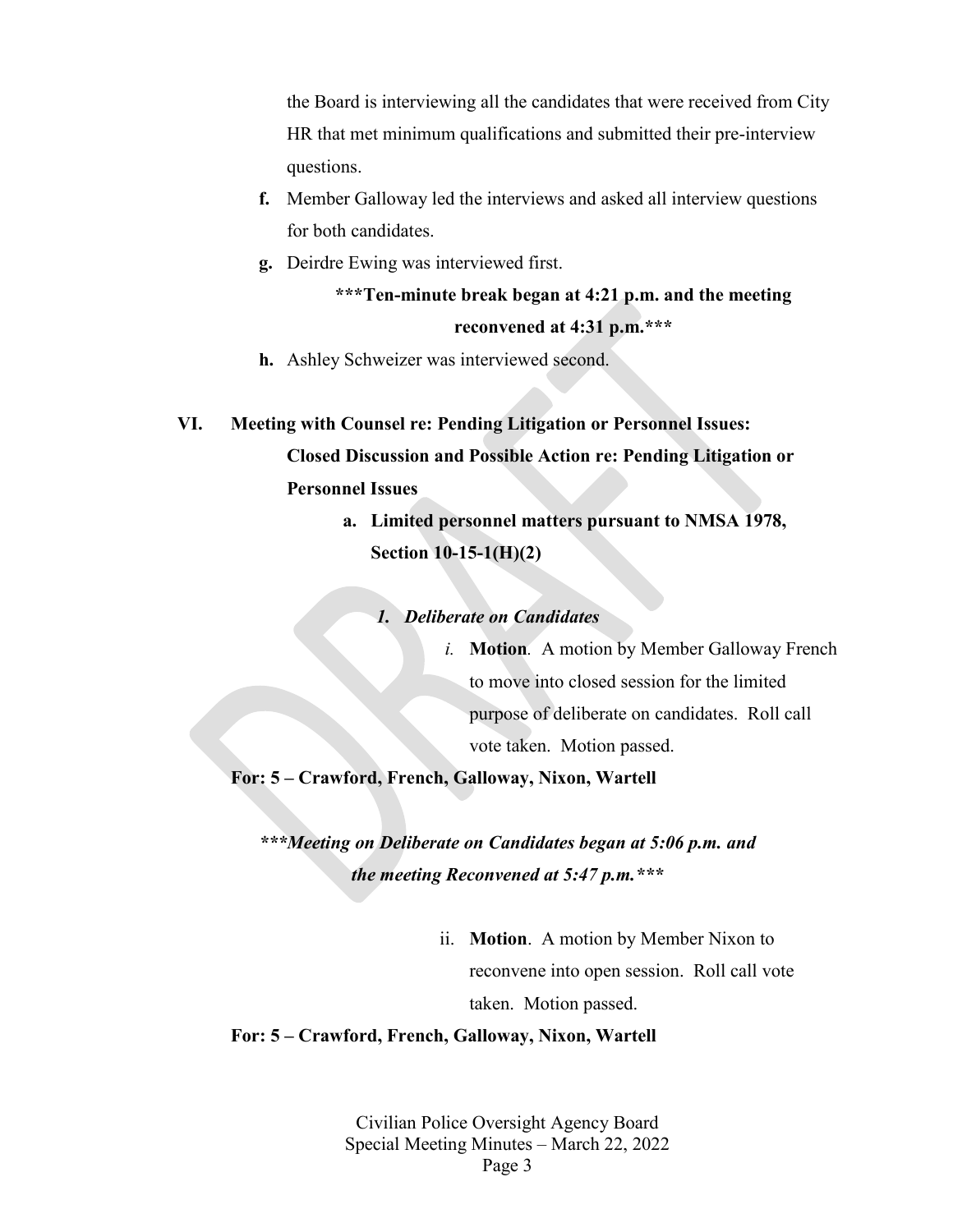#### **VII. Selection of name(s) to forward to City Council for Review and Approval**

**a. Motion.** Motion by Member Galloway to table agenda item VII. Selection of name(s) to forward to City Council for Review and Approval. Roll call vote taken. Motion passed.

#### **For: 5 – Crawford, French, Galloway, Nixon, Wartell**

### **VIII. Approval of Status Letter to City Council on Executive Director Selection Process**

- **a.** The Board discussed the draft letter and agreed to modify the letter to include that the Interim Director's appointment may extend until another Director is selected and in place and that the Board Chair will work directly with City HR to expedite the circular and process.
- **b. Motion.** A motion by Member Galloway to allow Chair French to amend the draft status letter to City Council on Executive Director Selection Process and have CPOA **s**taff submit to City Council. Roll call vote taken. Motion passed.

#### **For: 5 – Crawford, French, Galloway, Nixon, Wartell**

#### **IX. Other Business**

- **a.** Chair French noted that she was advised by City HR that the DOJ had requested the names and resumes of the applicants who applied for the CPOA Executive Director position.
- **b.** Chair French inquired into the text messages Interim Director McDermott was receiving from persons inquiring about the meeting.

#### **X. Adjournment.**

**a. Motion**. A motion by Member Wartell to adjourn the meeting. Roll call vote taken. Motion passed.

#### **For: 5 – Crawford, French, Galloway, Nixon, Wartell**

**b.** The meeting was adjourned at 6:20 p.m.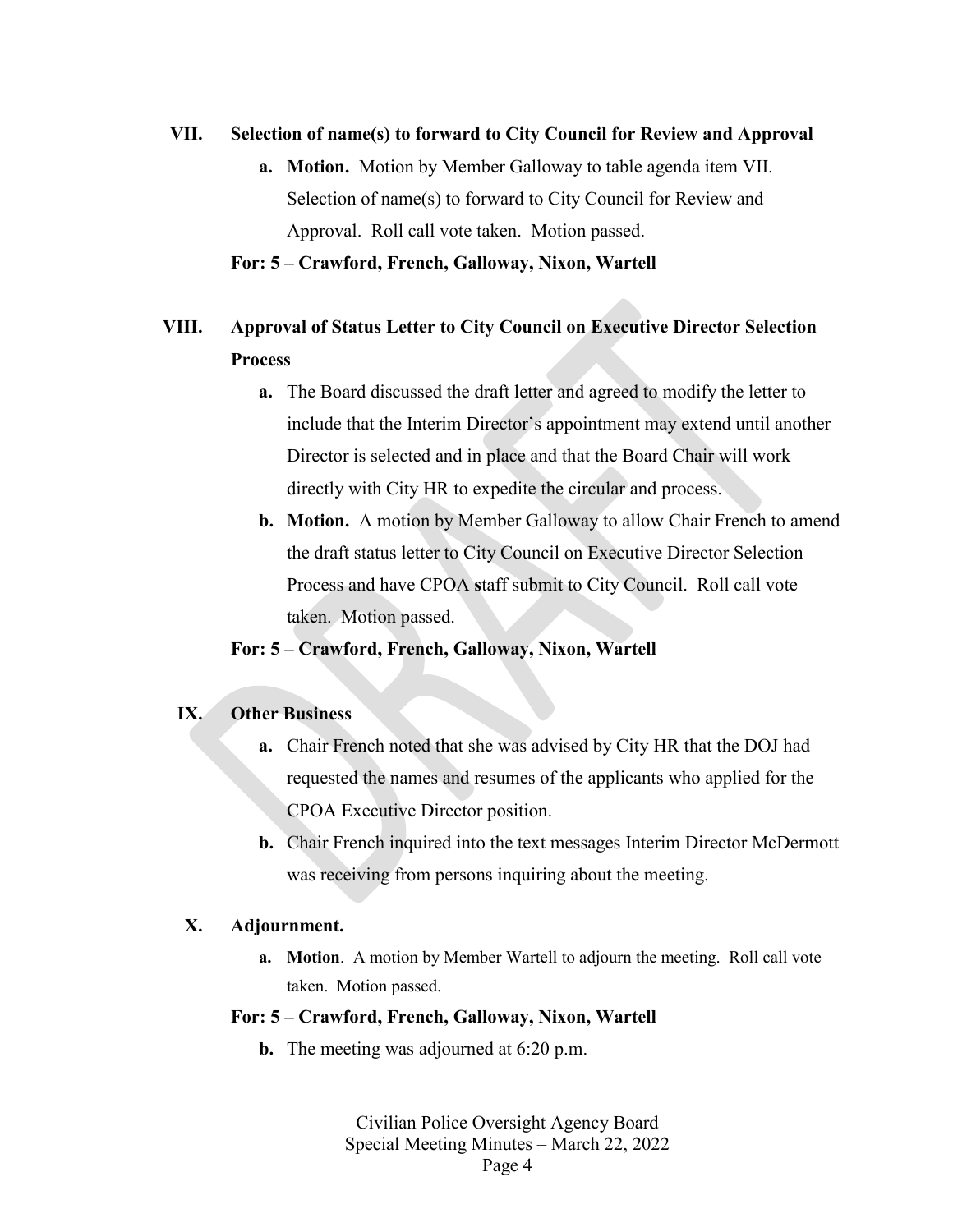## **ATTACHMENTS**